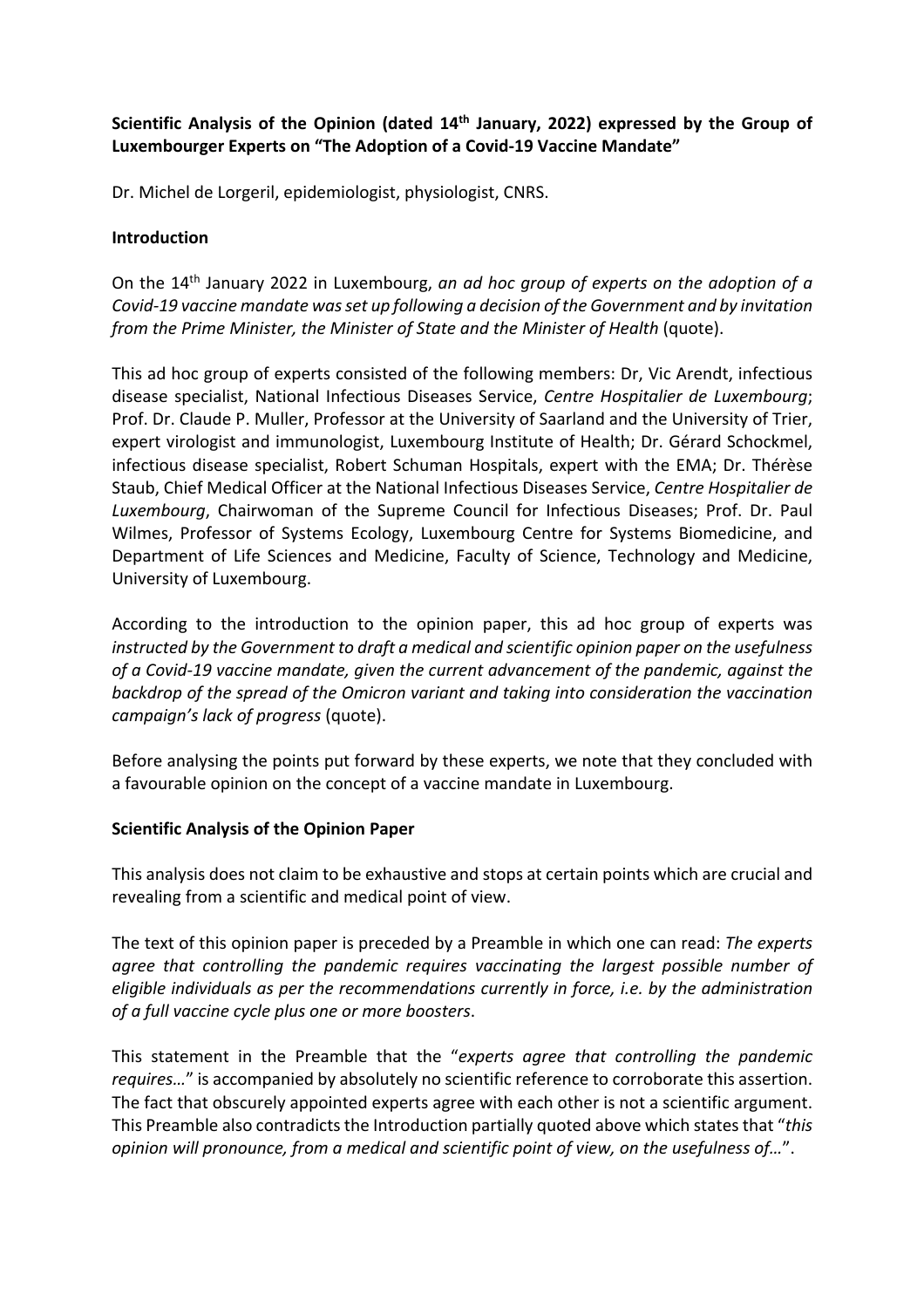The subsequent paragraph of the opinion paper is curiously titled "*The Extraordinary Effectiveness of Vaccines*". We can be indulgent regarding the clumsy use of the adjective *extraordinary*. Indeed, no serious scientist would express a well-founded opinion without showing its limits; which precludes qualifying data or analyses as *extraordinary*.

At the same time, we must stop and focus on the "*notion of effectiveness*".

Why, when referring to a health product administered to hundreds of millions of Europeans (hundreds of thousands of Luxembourgers), do these experts not use the "*notion of efficacy*"? This is not a simple question of vocabulary; it is a crucial point of scientific methodology and it is doubtful that the choice of the term *effectiveness* rather than *efficacy* was random.

Indeed, in all modern countries, the health authorities require proof that the health product in question is clinically *efficacious* and not *effective*, which is the adjective relating to *effectiveness*.

So, what is the difference between *efficacy* and *effectiveness*?

To answer this question, one simply needs to consult various texts and papers, such as: *https://www.sftg.eu/media/efficacite\_effectivite\_efficience\_n\_senn\_\_066484900\_1303\_05112018.pdf* (in French) or https://www.dictionary.com/e/effectiveness-vs-efficacy-vs-efficiency-when-to-use-eachword-for-the-best-results/ in English.

Basically, and in the context of this scientific analysis, we can say that one can speak of *efficacy* when the scientific data on a health product are obtained via a randomised doubleblind trial (as required by the health authorities for issue of a Market Authorisation or MA) but we speak of *effectiveness* when the data are obtained via generally retrospective observational epidemiology. Compared with a clinical trial, observational epidemiology  $$ whatever the technique used  $-$  is a weak discipline open to a multitude of biases; no one disputes this, including the health authorities who never issue MAs on the basis of observational epidemiological data.

In other words, only the demonstration of clinical *efficacy* [and never *effectiveness*] will authorise the administration of a health product to humans. No one disputes that.

Remember that the European health authorities (*Agence Européenne du Médicament* or EMA) and the American health authorities (FDA) required the vaccine manufacturers to carry out randomised clinical trials of the Covid-19 vaccines before they were authorised.

## **Authorisation** however does not mean **mandate**!

If governments want to proceed from an **authorisation** or a recommendation to a **mandate**, they must have strong scientific evidence to back it up. When it comes to a health product that will be administered to hundreds of millions of people (including the vulnerable and frail), this evidence does not have to be perfect; it must be more than perfect!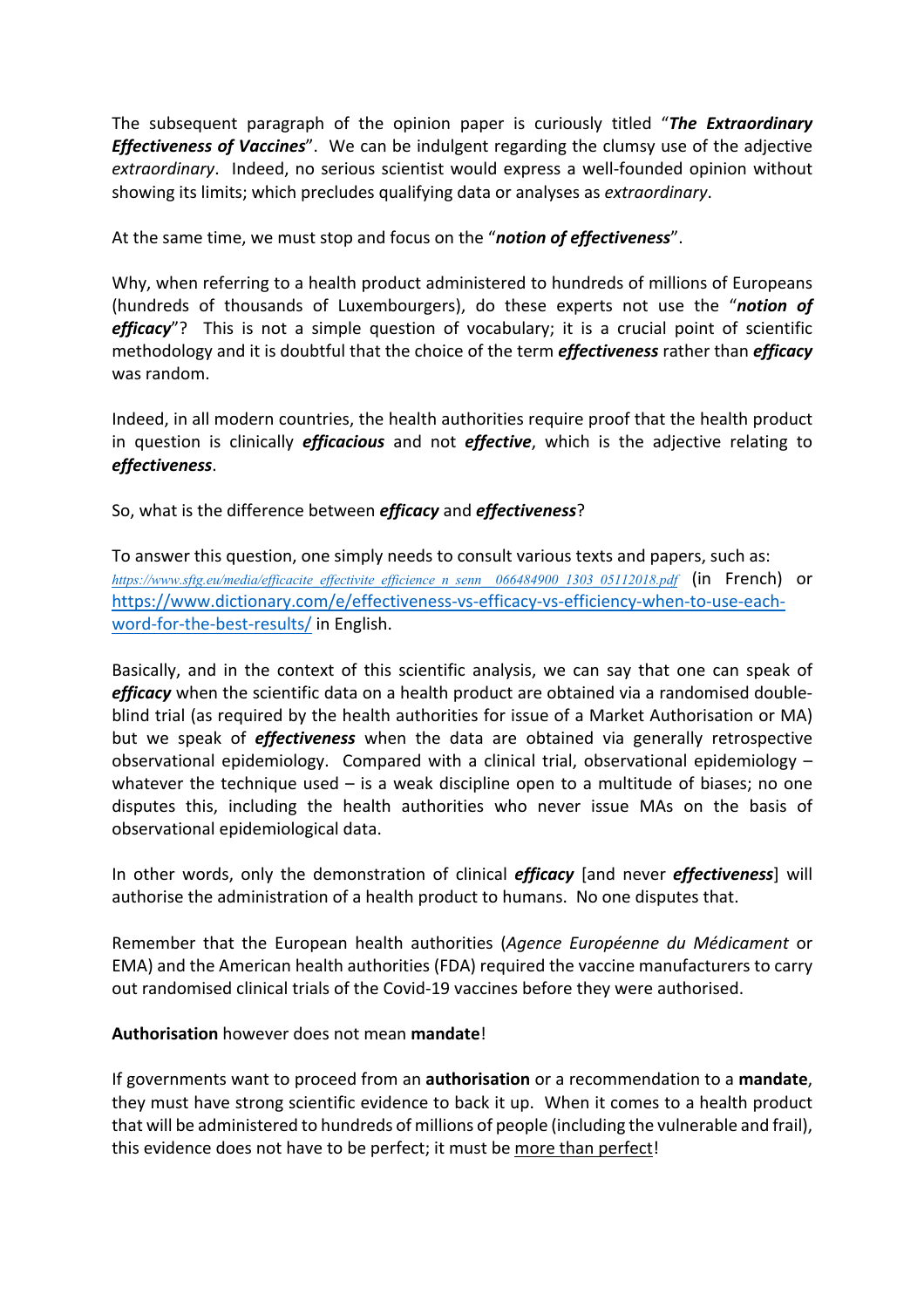As such, when discussing vaccine mandates, it is very surprising that the experts appointed by the Luxembourg government base their approving opinion on extremely weak retrospective epidemiological data. It is also surprising that the results of the randomised clinical trials published by the manufacturers are never once mentioned in their opinion paper.

Indeed, in the paragraph "*The extraordinary effectiveness of vaccines*", the group of experts relies exclusively on observational data (see Table below).

The small 1 (at the end of the second line of the table header) refers to a "*Ministry of Health's Epidemiological and Statistical Service's National Assessment of Covid-19 Vaccine Effectiveness, Update of the 16th December 2021*" which is not likely to provide *efficacy* data.

Note the absence of numerical data (only percentages) and that the mortality data are partial (only for those aged 70 and over).

The table below shows vaccine effectiveness compared with hospitalisation and death, by age group, at least 28 days after the second dose of the vaccine, as of the  $16<sup>th</sup>$  November 2021<sup>1</sup>

| <b>Age Group</b> | <b>Hospitalisation</b>         | <b>Death</b>                     |
|------------------|--------------------------------|----------------------------------|
|                  | VE $%$ * CI 95%**(lower-upper) | VE $\%$ * CI 95%** (lower-upper) |
| Age 25 to 49     | 94.8 (73.0 ; 99.0)             | $\overline{\phantom{0}}$         |
| Age 50 to 69     | 90.2 (81.7 ; 94.8)             | -                                |
| Age 70 and above | 92.8(88.9; 95.3)               | 94.2 (89.2 ; 96.8)               |

**Table 1.** *Data extracted on 18th November 2021. Janssen vaccine data are excluded from this analysis. \*EV %: vaccine effectiveness in percentage. \*\* CI 95% (lower-upper): lower and upper limits of 95% confidence interval.*

We can therefore only be amazed at the *kind of certainty* the experts infer from this table – they speak of *extraordinary effectiveness* – with respect to the effects of these vaccines on hospitalisation and death. We understand that the authors of this opinion paper are confused. They should have explained clearly (for non-expert government leaders, for the media and for ordinary citizens) the limits of these data and of course also of their *extraordinary* assertions. This borders on disinformation. Only clinical trials could have provided a strong case. We do have clinical trials so why don't they quote them? We'll come back to this below because it is a crucial point in the whole issue of Covid-19 vaccines.

To back up their claims of "*extraordinary vaccine effectiveness*", the authors of this opinion paper then rely on even less scientific data than the previous data (see below) and without any verifiable evidence.

Based on hospital doctor observations, as of the 8th January 2022:

- Almost none of the patients who had received a booster and had no severe co-morbidities required hospitalisation in the ICU.
- Very few of the patients who had received two doses of a vaccine and had no comorbidities had to spend time in the ICU. This amounts to extraordinary protection against severe forms of the illness for the previously vaccinated in good health.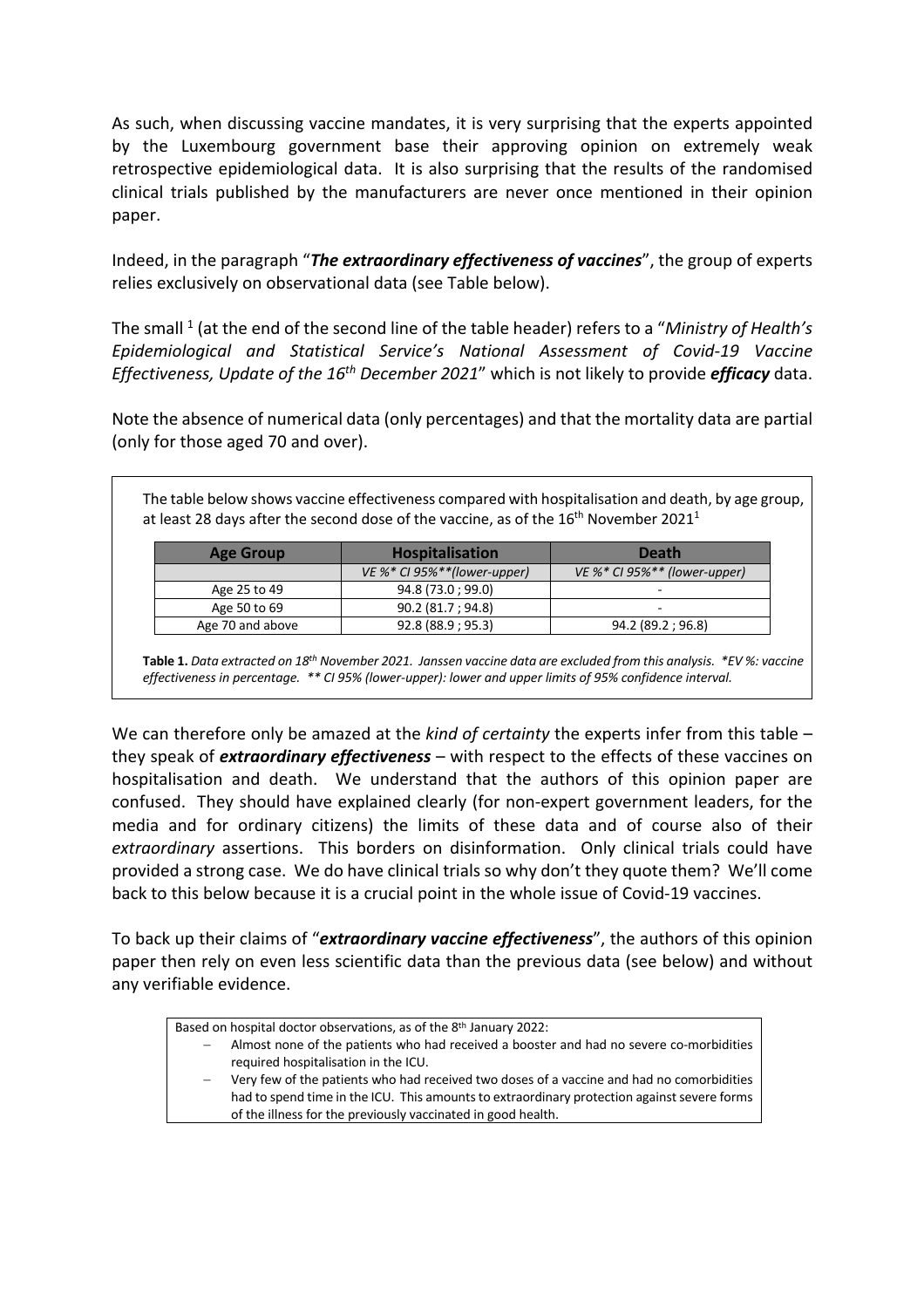Note the use of naïve wording that would give rise to a smile if we were not in the heat of a discussion of a medical mandate: "*Based on hospital doctor observations…*"; "*Almost none of the patients…*"; "*Very few of the patients…*"

Before proceeding with this scientific analysis of an experts' opinion paper, an obvious question needs to be answered: why are they not aware or do they pretend not to be aware of the published clinical trials reporting the **efficacy** of the vaccines used in Luxembourg and in the rest of Europe? It is unlikely that none of these experts were aware of the clinical trials conducted by the manufacturers. Why do they pretend to have no knowledge of them? The answer is simple: for a scientist, the Covid-19 vaccine trials were a sham of medical science. An attempt to list all the flaws would fill a book. Take for example the book by Dr. Michel de Lorgeril: *Vaccines in the Covid-19 Era* [https://www.editionskiwi.fr/livre/les-vaccins-a-lerede-la-covid-19/], Part 3 of which offers a scientific analysis of the main Covid-19 vaccine trials.

If we limit ourselves here to the Pfizer Covid-19 vaccine, which has been the most used in Europe, we can see that the basic precautions required to corroborate the results of a clinical trial have not been taken. These include, among others [summarised in a recent article in the British Medical Journal: Doshi P; *Covid-19 vaccines and treatments: we must have raw data, now.* BMJ 2022;376:o102], two fundamental flaws of the Pfizer trial: double-blinding was not assured – the authors speak not of double-blind but of observing-blind which makes no sense for a professional – and the products administered were recognisable by the pharmacist who prepared the syringes on site, the nurse who injected them and also by the trial participants who received the injections [Polack FP, et al. *Safety and Efficacy of the BNT162b2 mRNA Covid-19 Vaccine*. N Engl J Med 2020;383:2603-15].

In short, the Pfizer trial – like all other Covid-19 trials – has major flaws that preclude any conclusions about the *effectiveness* of the Covid-19 vaccines. It is probably for this reason that the experts *forgot* to refer to it with the justified fear that their opinion would also be rejected by serious scientists.

These experts could however have mentioned that the published clinical trials, the Pfizer trial above in particular, did not provide any strong data regarding the effects of Covid-19 vaccines on hospitalisation and death, i.e. on **severe forms** of Covid-19; and for that reason (not because of incompetence), they did not refer to it. They had therefore had to make do with weak observational epidemiological data and were only able to base their conclusions on possible *effectiveness*. They should also have explained that as such, they had had to waive the *efficacy* required by the health authorities, scientific rigour and above all medical ethics.

That explanation would have been acceptable because the expert *vaccinology* community recently came to the conclusion that Covid-19 vaccines – portrayed as miraculous [95% reduction in the risk of Covid-19 infection] in December 2020 by the manufacturers, governments and the media – did not prevent infection or transmission of the virus from person to person. This admission is in direct contradiction with previous claims on the *efficacy* of these vaccines. To mitigate this disillusion and try to mobilise citizens to get vaccinated, it has therefore been announced since then that if vaccines do not prevent infections, they do reduce the frequency of **severe forms** of the disease, i.e. **hospitalisation and death**; and this is the most important in terms of Public Health. This assertion remains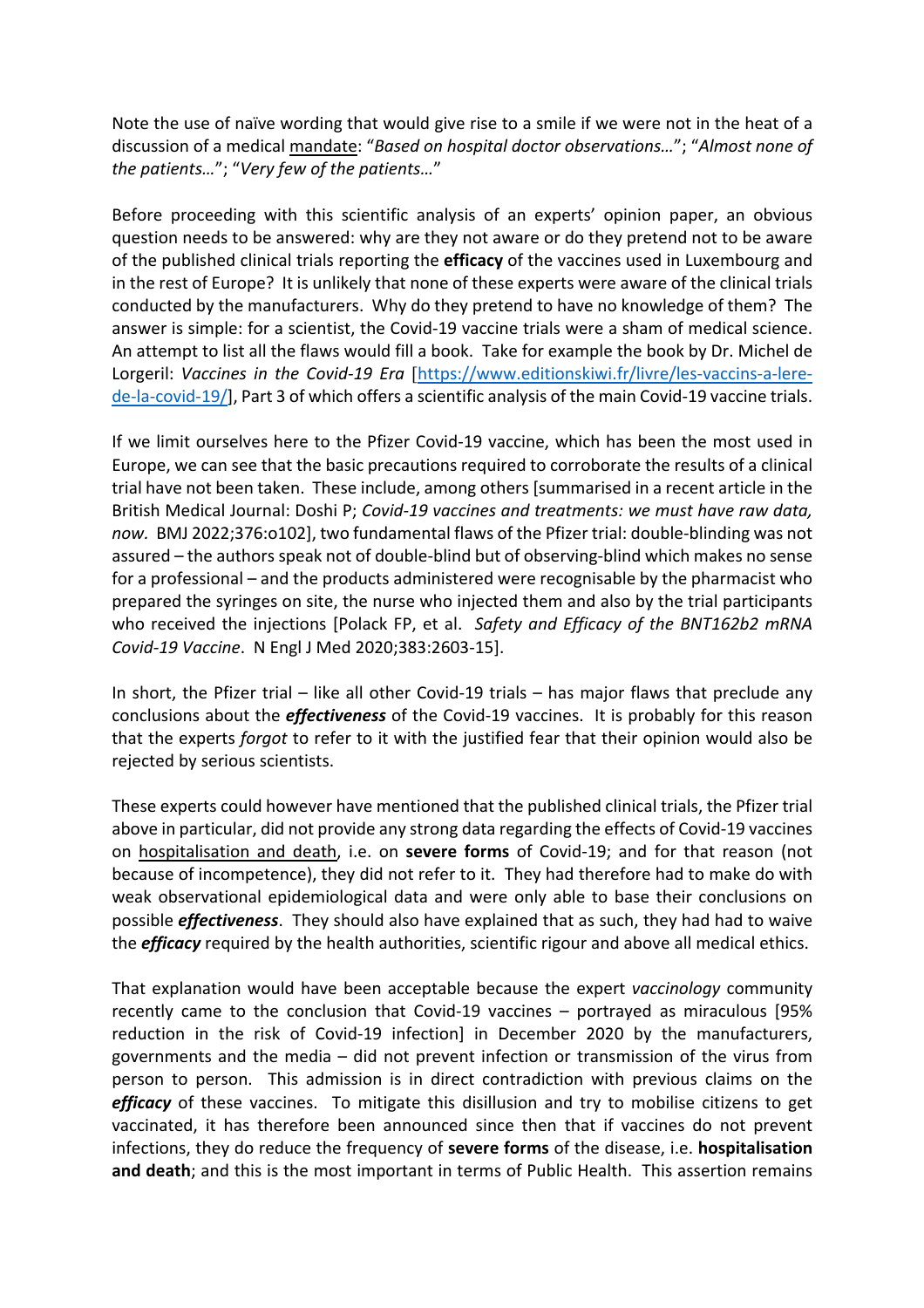however hypothetical for scientists because no clinical trial provides strong data demonstrating a significant effect on **severe forms** of the disease. As such, the Luxembourger experts could only base their conclusions on weak observational data and could only refer to the *extraordinary effectiveness* of these vaccines: in no way a justification for a vaccine mandate!

To defend this hypothesis that vaccines would be at least *effective* against *severe forms* of the disease, the experts quote Luxembourg epidemiological data and announce (see Table below) that hospitalisation decreased by over 90% and deaths in the over 70s by over 94%. The data on hospitalisation are considered very feeble by the professionals for many reasons, including because the actual cause of hospitalisation is usually unclear in a Covid-positive patient. Simply put, was he hospitalised because he was Covid-positive or because he had an illness requiring hospitalisation and incidentally was also Covid-positive?

For this reason, it is accepted that only death explicitly attributed to Covid-19 is the **relevant parameter** (prior to subsequent checks) to assess the **severity** of the disease and the *effectiveness* of the vaccines against severe forms of the disease.

As a general rule, professionals refer to the WORLDOMETERS website to find official data on Covid-19-induced mortality, its development over time (successive waves) in particular, and to make international comparisons. To analyse the current situation with respect to the severity of Covid-19, it is best to look at available mortality data [*Daily New Deaths*, see below] from the developed countries first hit by Covid during the winter of 2020, and which have relatively large populations; these are interpretable data. Take for example, Italy (see below).

Each column represents a day. This gives the graph a condensed greyish appearance when hundreds of days over two successive years are represented on the same graph. The five different waves are indicated with a number.



In Italy, the first two waves were the harshest in terms of mortality because the first victims were the most vulnerable: the elderly and patients with chronic diseases. After this, the number of frail people (especially the very elderly) exposed to the virus had decreased since many disappeared during the first two waves, so the third wave appears less harsh.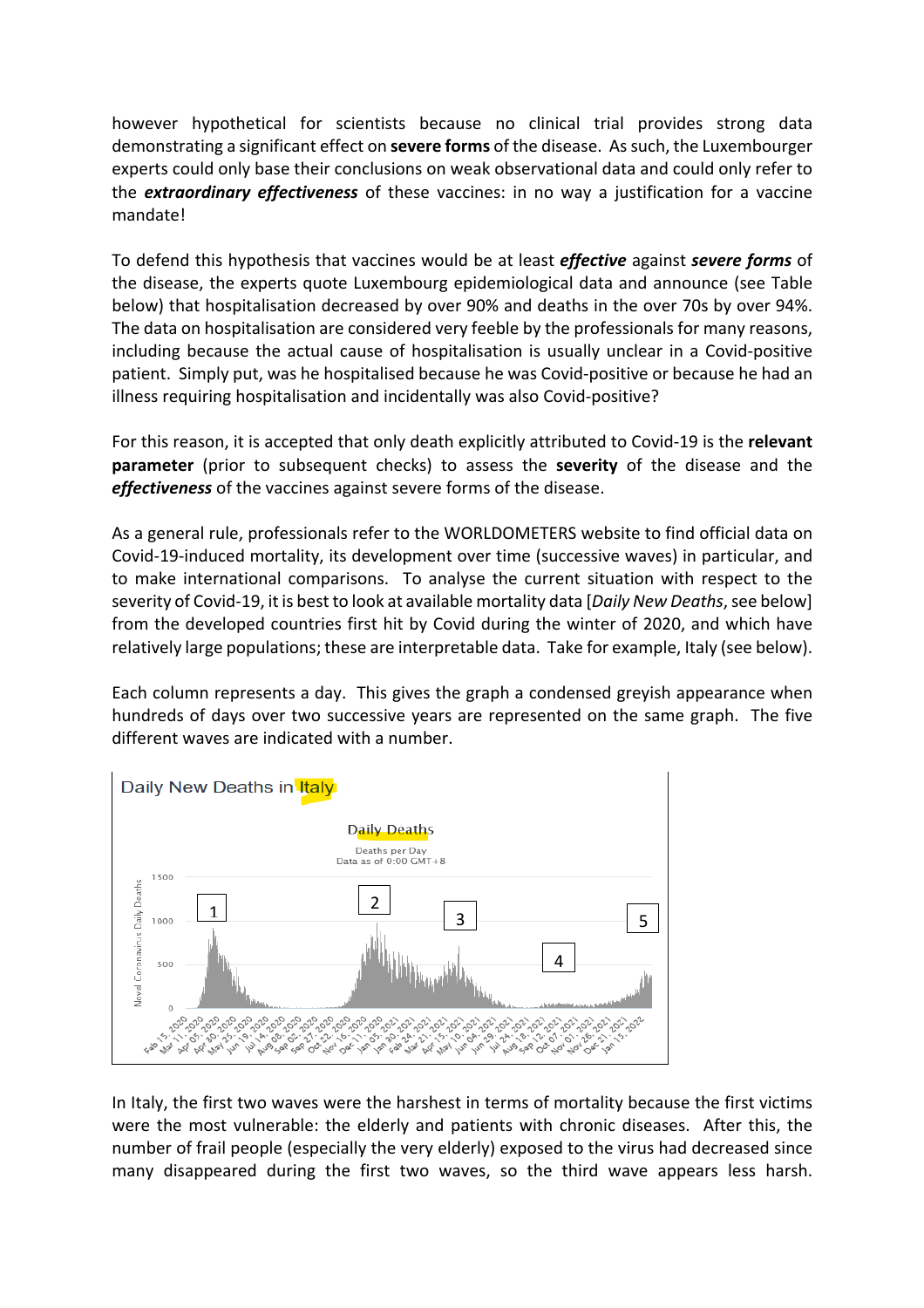Caregivers, especially those in care homes, also invented approaches more adapted to this new disease and which proved to be increasingly efficient. For these two main reasons, mortality decreased during the third wave, and even more so during the fourth. The other facts that might explain this decrease in mortality are the lower number of individuals at risk of dying and the gradual increase in natural herd immunity (preventing circulation of the virus). Vaccine experts, for their part, mainly attribute this decrease in mortality to the vaccination campaign launched during the winter and spring of 2021, but this is unlikely since vaccine uptake was very gradual during this period and above all, because a strong fifth wave occurred during the winter of 2021, despite very high vaccination coverage in Italy.

For a better analysis of the possible contribution of Covid-19 vaccines to the decrease in mortality, we can examine the data from Israel, a country which has been exemplary in its very proactive (virtually experimental) approach to vaccinating its population (see below).



Daily New Deaths in Israel

The five waves are clearly visible, but unlike Italy, it was the third wave which was the harshest (compared with the second and especially the first waves), undoubtedly because of the restrictive measures taken very early (from the winter of 2020) to limit circulation of the virus. The arrow indicates the moment when the Israeli government, panicking over mortality during the third wave, decided to launch a hyper-proactive vaccination campaign whereas until then, relative tolerance had prevailed. Government leaders will attribute the decline and then the end of the third wave to intensive vaccination and will as such, like good politicians, take credit for the success of this health policy. Nothing was in fact less certain because any wave in an epidemic will always decrease after a crescendo and a peak, and without vaccination (as can be observed in both Italy and Israel with the first two waves); and above all because the vaccination campaign, although intensive and rapid, was launched when the third wave of the epidemic had already peaked. The occurrence of a fourth wave which was more intense than the first and almost as harsh as the second confirmed that vaccination had not played an important role during the decline of the third wave.

It should be noted that faced with the unexpected (for the Israeli experts) recurrence of the fourth wave, the government leaders launched a new Covid-19 booster (or **third dose**) campaign, which, as evidenced by the recent data from early 2022, has not prevented the occurrence of a very harsh fifth wave. It is to be hoped that this new wave will end quickly because large portions of the population are now naturally immune. Powerless in the face of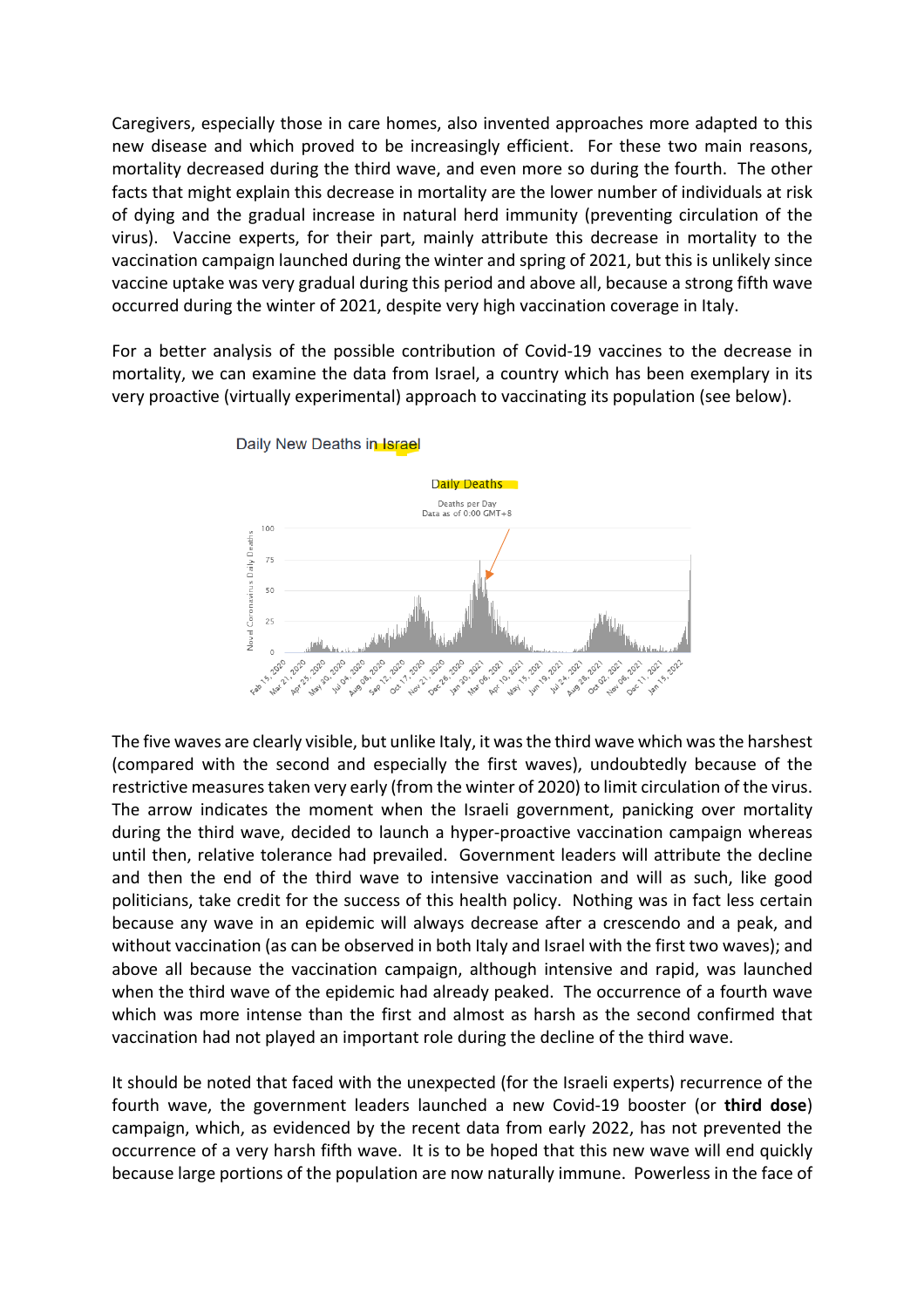this recurrence, the Israeli leaders still refuse to admit the failure of vaccination (especially against **severe forms** of the disease, i.e. mortality) and seem to want to organise a new **fourth dose** booster campaign.

Such disappointing vaccine setbacks are not limited to Italy and Israel. Similar situations can be observed, for example, in the UK, the USA and in France.

So, what is the current situation in Luxembourg? Would a particularly dangerous development motivate drastic decisions such as a vaccine mandate? Could a devastating fifth wave be on the way?

It is difficult to analyse calmly the day-to-day (or week-to-week) evolution of an epidemic flare-up in a small country with a population of only 600,000. You have to be careful and not make hasty and inappropriate decisions that you might regret further down the line.

Let's examine the WORLDOMETERS data on Luxembourg, in light of existing data from Italy, Israel and other countries of comparable societal status and economic development.



The Luxembourg figures are small so difficult to analyse. The five waves can be identified. Their profiles are a bit different however from the five waves in Italy and Israel but we find a very weak (almost undetectable) fourth wave compared with the previous three. This respite can probably not be attributed to vaccination since a fifth wave occurs during the winter of 2021 when vaccination coverage had reached more than 80% of the population aged 12 and over and nearly 50% of the eligible population had received the third so-called booster dose.

Luxembourg is not an isolated case. Malta, although an island – which facilitates measures to prevent circulation of the virus – is a European country with a population (approx. 500,000) comparable to that of Luxembourg and whose vaccination coverage is also exemplary: 85% of the Maltese are fully vaccinated and more than 60% of those eligible have been boosted. Malta is however currently experiencing a strong fifth wave with daily mortality figures approaching or exceeding those of the second and third waves. Although the most vulnerable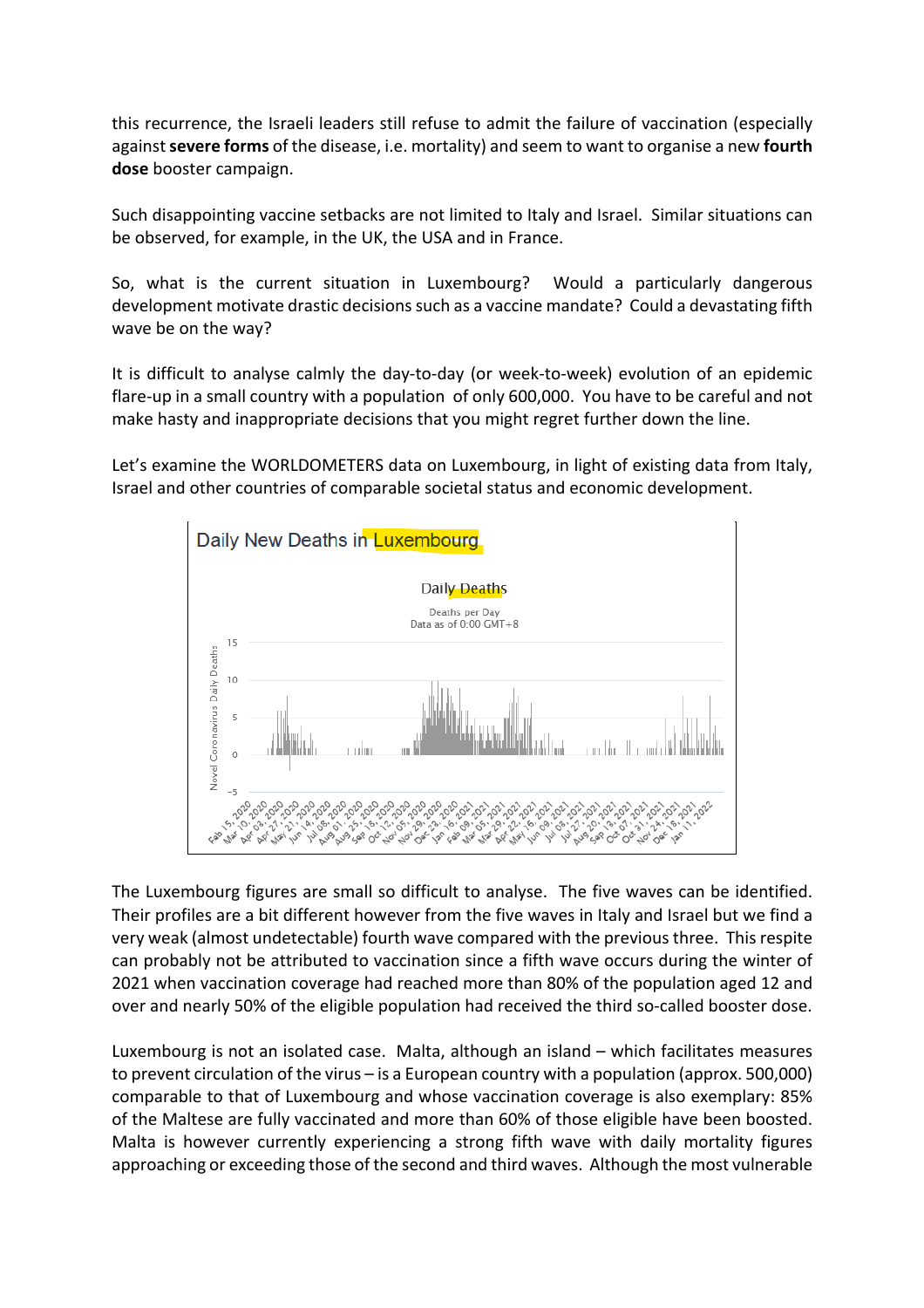Maltese were victims of the virus during previous waves (reducing the population at risk of dying by the same amount) and a high proportion of Maltese have probably acquired natural immunity, Covid-19 vaccines (two or three doses) do not seem to be preventing **severe forms** of the disease in Malta.



In other words, and unless there are pro-vaccine prejudices that are intractable faced with a minimum of scientific rationality, it is fairly clear that vaccination does not have a protective effect (the so-called *effectiveness* of the Luxembourger experts) against *severe forms* of the disease, or at best, that this effectiveness is very low. This evidence is in line with what had been observed about Covid-19 vaccines when the results of the manufacturers' clinical trials were published in December 2020: there were no strong data attesting to their *effectiveness*.

This evidence is also in line with another observation now shared by the most pro-vaccine of the experts: vaccination does not prevent infection or the spread of the virus, which simply testifies to an obvious lack of *effectiveness* for a vaccine targeting a respiratory virus.

So as not to exhaust readers and considering that the essence of this Luxembourger expert opinion paper was to demonstrate the *extraordinary effectiveness* of Covid-19 vaccines, we shall refrain from analysing the rest of the document, particularly all the data concerning the relationship between age and the severity of the disease.

We shall however highlight the surprising absence of any analysis of the proven or potential **adverse effects** of Covid-19 vaccines, as reported in medical publications, particularly the adverse effects which led the health authorities to almost *abandon* certain vaccines (AstraZeneca and Johnson & Johnson) and to *restrict* the use of certain others (Moderna): implicit admissions that these Covid-19 vaccines can be dangerous.

Might the experts have deliberately *forgotten* this aspect of Covid-19 vaccination?

Or rather, might they have abstained from mentioning it because it was not specified in the brief they were given by the politicians, as can be seen in the last paragraph of the Introduction (see below):